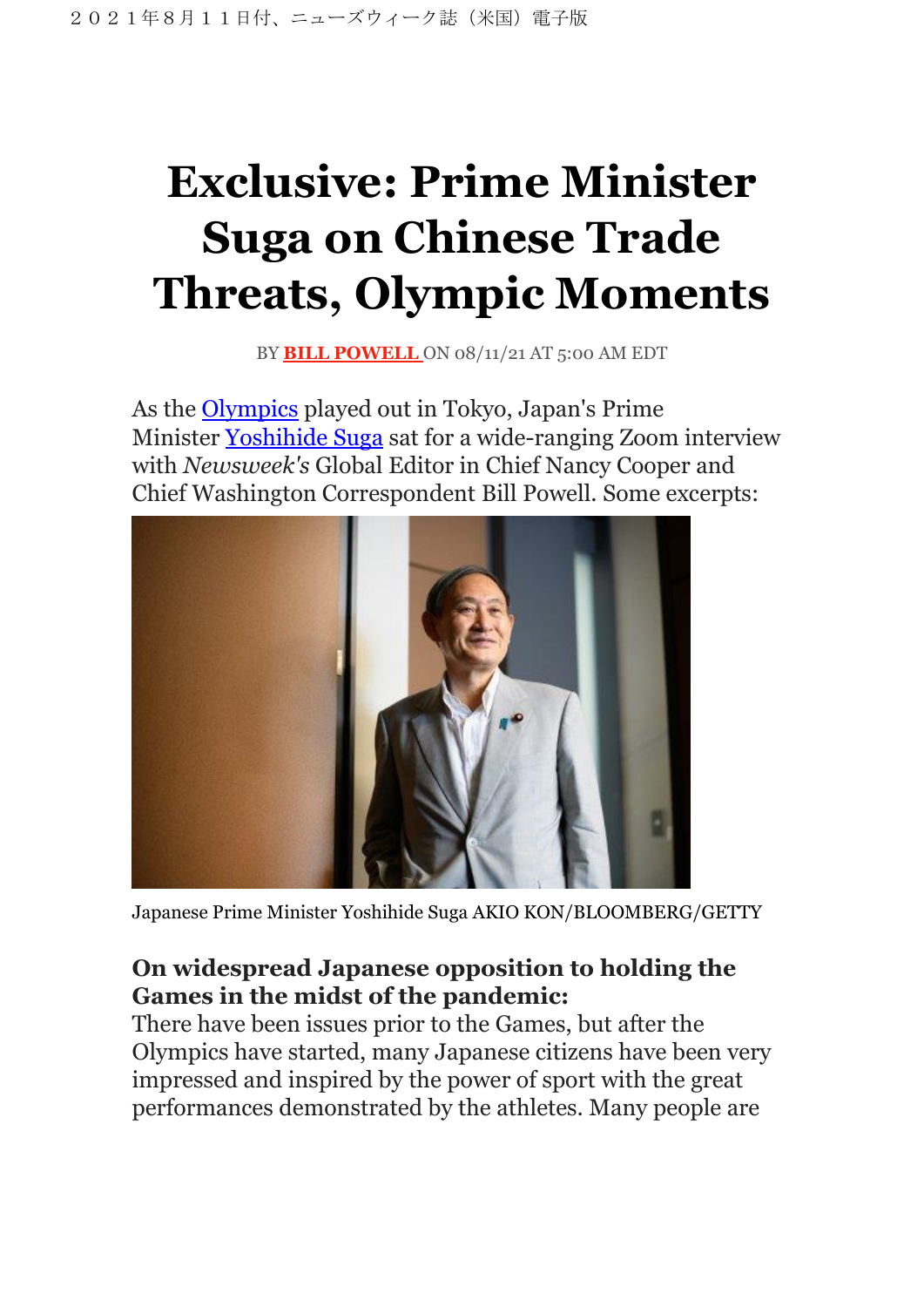viewing the Games and cheering the athletes on TV, and we're not hearing so many voices of opposition.

## **On Japan's economic policy priorities going forward:**

Ever since I assumed the office of prime minister, deregulationhas been one of my highest priorities. We must advance deregulation, tearing down vested interests so that we can make a breakthrough to the next stage of growth.

In order for the Japanese economy to lead growth, Green and Digital will have to be hand in hand. After I became prime minister I decided on the target of going carbon neutral by 2050. Global warming measures should not be a constraint on economic activity. We made a drastic change in our perspective, thinking that such measures could generate new investment in innovation. So what we have done is, we have put together our green growth strategy. We have identified 14 areas and set targets in those areas including offshore wind power generation and hydrogen. We have established a fund of 2 trillion yen, tax and regulatory reform and international rule-making. All these measures will be mobilized so that we can establish new technologies to commercialize them. And by taking these measures, we're expecting an economic effect and the impact of 140 trillion yen by 2030.

Another thing that I have decided to do is to establish a digital agency in Japan. We felt that there has been a long-standing delay in digitalization in the Japanese economy and various issues have come into sharp relief after the start of the pandemic. We thought that unless we start digitalization broadly now, we won't be able to change Japan. And that is why we will be launching the operation of the [government's] Digital Agency [set to play the leading role in promoting the digitalization of administrative procedures] on September 1. We will also expedite digitalization of the private sector. Remote work and remote medicine are being expanded so that people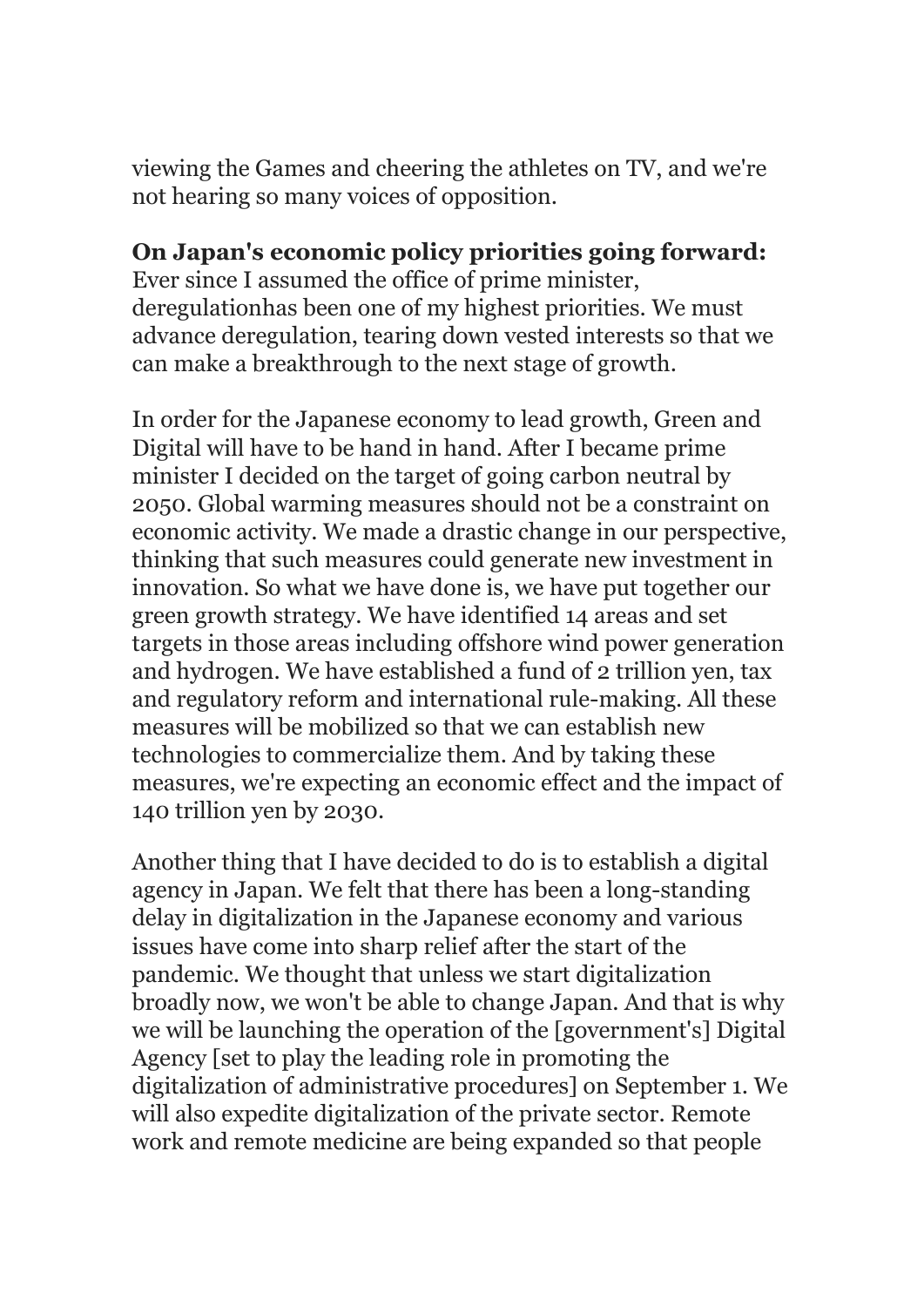can get medical service online. And by enabling people to work in the regions just as if they are in various cities, we will be able to revitalize the Japanese economy.

# **On combating cyberattacks from China:**

Now that China is an economic power, I think it's critically important that China play by the international rules and fulfill their responsibilities as a great power. That will be important not only for the Japanese economy, but for the development of the world economy as well.

Now, on cybersecurity, we will be working closely with the United States, as well as other like-minded countries to take countermeasures. This is going to be a public-private effort. With respect to our coordination with the United States, we'd like to make use of high-level opportunities. We will also continue our communication with China to resolve issues one by one, and we will be asserting our position where we must. That is how we need to work on these issues.

# **On what Japan can do to get China to play by the rules:**

There are issues such as trade and competition over leading edge technology. So when it comes to these matters of concern in the international community, and [there are] differences of views, we have to work with the United States based on our relationship of trust. To try to address these concerns, it's very important for us to coordinate between allies and like-minded countries, especially in areas such as cyberattack and security. We need to work in coordination with each other to address these issues involving China.

## **On the move to subsidize some Japanese companies to relocate supply chains out of China and either back to Japan or southeast Asia:**

Well, stable supply chains are something that is very important from a security perspective. We're not just trying to cut off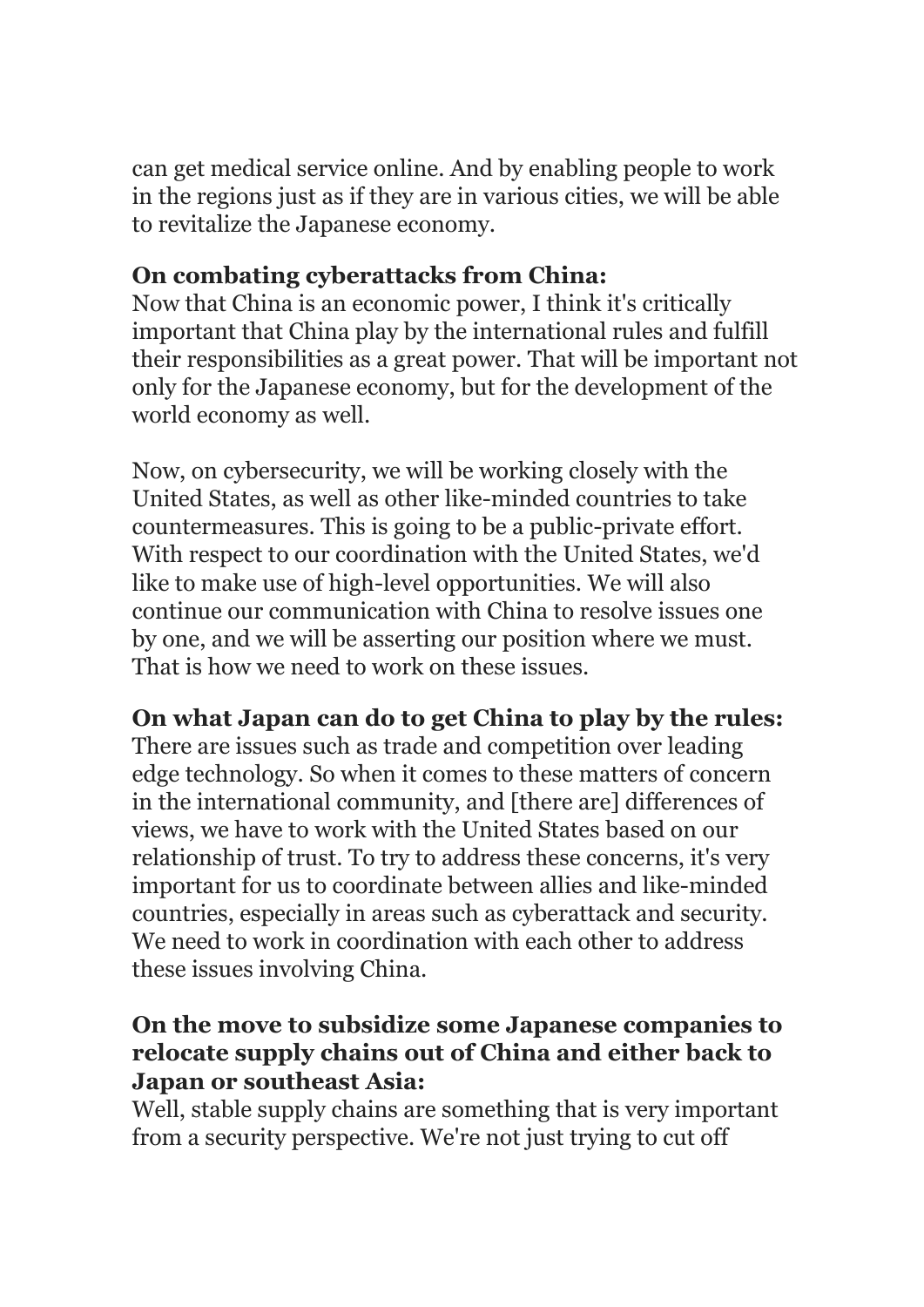China. But we're encouraging companies to relocate supply chains back to Japan. We're supporting them to do so as well as diversifying their supply chains from China to ASEAN countries.

## **On the potential vulnerability of Okinawa in the event of conflict between the U.S. and China over Taiwan:**

Okinawan people are obviously Japanese citizens. So it is quite a matter of course that we should defend Okinawa. There are many U.S. bases in Okinawa, and based on this alliance between Japan and the United States, [we must] make sure that Okinawa will be protected. And I consider that as a very important goal of the Japanese government.

# **On Japan's defense spending:**

The security environment is getting tougher now, and to protect the life and peaceful livelihoods of the people of Japan is the heaviest mission of the government. So including domains such as space, cyber and electromagnetic spectrum, in all of these domains, we will be integrating organically our capabilities to increase our defense capabilities. Now we will be having necessary defense spending. So even in a tough fiscal position, such necessary defense spending will be budgeted. Let me just say that the government of Japan does not adopt an approach to defense spending of keeping it within 1 percent of GDP.

#### **On whether he would like to see the U.S. rejoin the Trans Pacific Partnership, which the Obama administration originally proposed:**

It was very regrettable that the U.S. decided not to join TPP when it was the U.S. that had proposed it. But now Japan is taking the lead. And we see other countries wanting to join TPP including the U.K., right? We believe that it's quite strategically important to have many countries join TPP because expanding free trade is extremely important in our view. And this year, we'll be serving as the chair of GDP in order to [promote] free